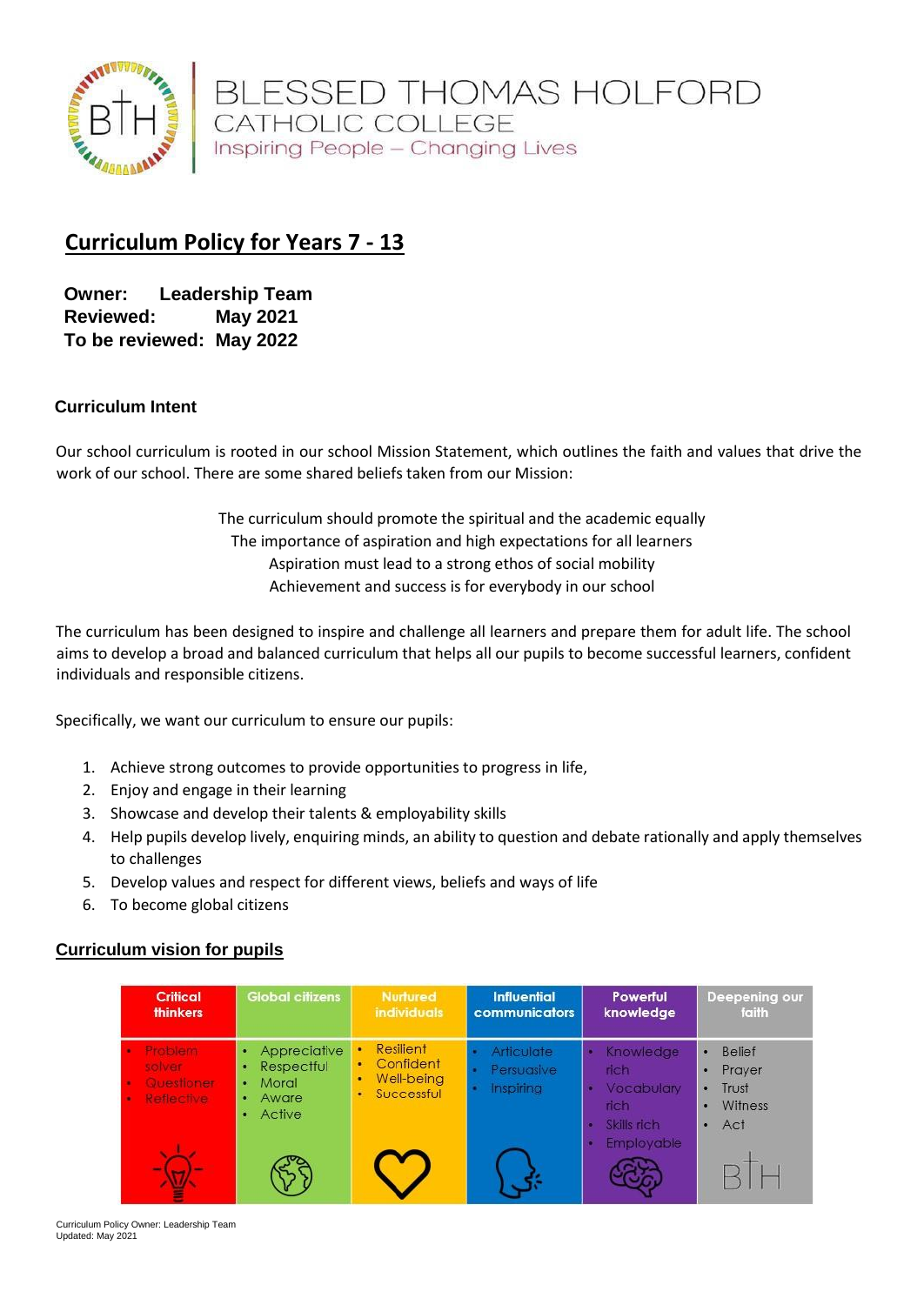#### **Our aims are based on our beliefs of Aspiration, Family & Achievement**

**The Curriculum is organised and managed in the following way:**

### **Key Stage 3 Curriculum Structure 2021 – 2022**

**Year 7 -** School Day begins at 8:50am until 3:30pm The school day begins with 25-minute registration period or assembly

| English                                                         | 3 hours   |
|-----------------------------------------------------------------|-----------|
| <b>Maths</b>                                                    | 3 hours   |
| Science                                                         | 3 hours   |
| <b>Religious Studies</b>                                        | 3 hours   |
| <b>Physical Education</b>                                       | 2 hours   |
| Art                                                             | 1 hour    |
| Computing                                                       | 1 hour    |
| <b>Design Technology</b>                                        | 1 hour    |
| Food & Nutrition                                                | 1 hour    |
| French                                                          | 1 hour    |
| Geography                                                       | 2 hours   |
| <b>History</b>                                                  | 2 hours   |
| <b>Music</b>                                                    | 1 hour    |
| Spanish                                                         | 1 hour    |
| Literacy Development including Creative Writing & Ready to Read | 2.5 hours |
| (TotalStellify)                                                 | 27.5      |
| Curriculum Policy Owner: Loadership Toam                        |           |

ership Team Updated: May 2021 Review: May 2022 Version: 4

| Year 8 - School Day begins at 8:50am until 3pm                       |          |  |
|----------------------------------------------------------------------|----------|--|
| The school day begins with 25-minute registration period or assembly |          |  |
|                                                                      |          |  |
| English                                                              | 3 hours  |  |
| <b>Maths</b>                                                         | 3 hours  |  |
| Science                                                              | 3 hours  |  |
| <b>Religious Studies</b>                                             | 3 hours  |  |
| <b>Physical Education</b>                                            | 2 hours  |  |
| Art                                                                  | 1 hour   |  |
| Computing                                                            | 1 hour   |  |
| Design Technology                                                    | 1 hour   |  |
| Food & Nutrition                                                     | 1 hour   |  |
| French                                                               | 1 hour   |  |
| Geography                                                            | 2 hours  |  |
| History                                                              | 2 hours  |  |
| <b>Music</b>                                                         | 1 hour   |  |
| Spanish                                                              | 1 hour   |  |
| <b>Total</b>                                                         | 25 hours |  |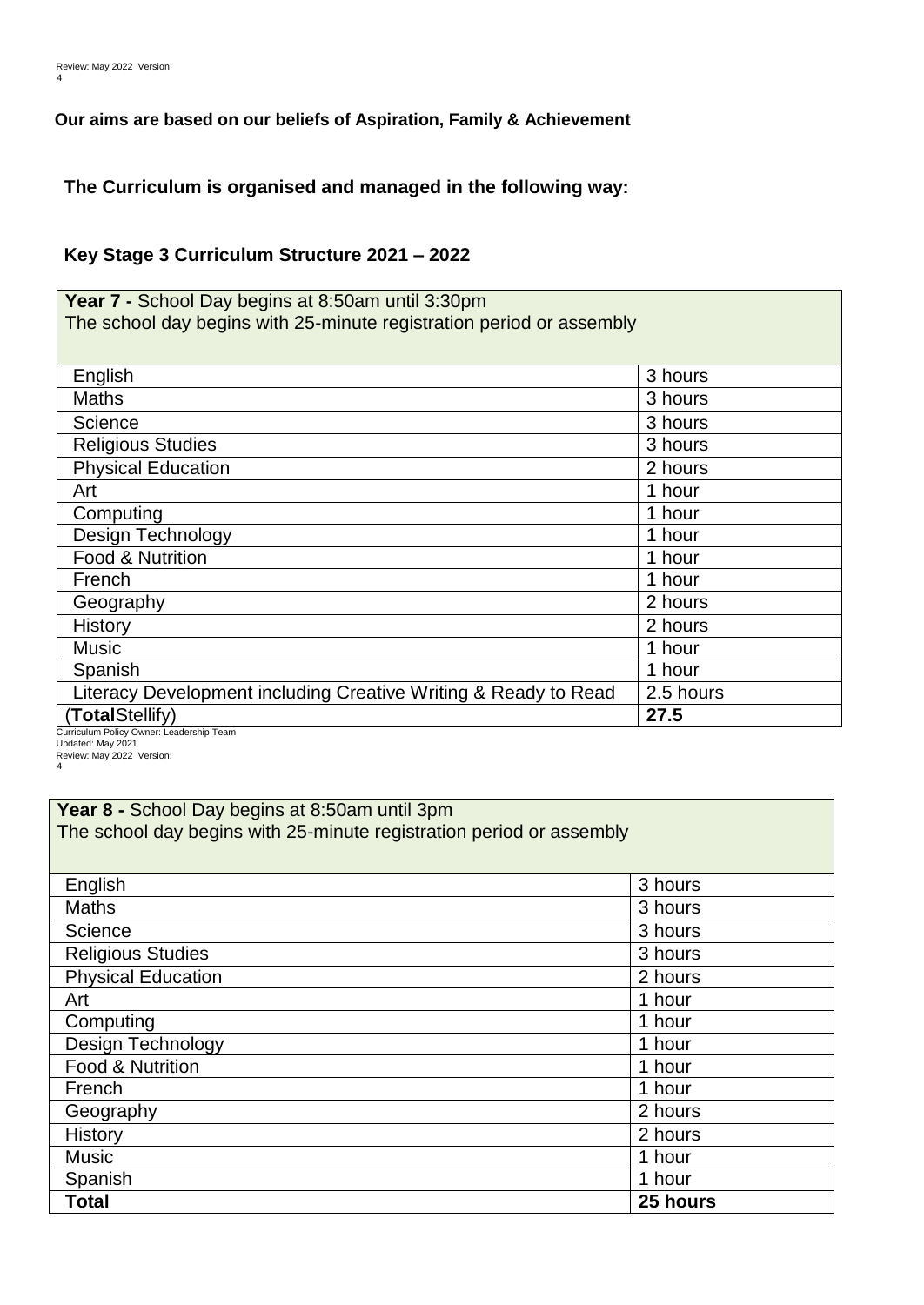| Year 9 - School Day begins at 9am until 3pm<br>The school day begins with 15-minute registration period or assembly |          |  |
|---------------------------------------------------------------------------------------------------------------------|----------|--|
| English                                                                                                             | 3 hours  |  |
| <b>Maths</b>                                                                                                        | 3 hours  |  |
| Science                                                                                                             | 3 hours  |  |
| <b>Religious Studies</b>                                                                                            | 3 hours  |  |
| <b>Physical Education</b>                                                                                           | 2 hours  |  |
| Art                                                                                                                 | 1 hour   |  |
| Computing                                                                                                           | 1 hour   |  |
| Design Technology                                                                                                   | 1 hour   |  |
| Food & Nutrition                                                                                                    | 1 hour   |  |
| French                                                                                                              | 1 hour   |  |
| Geography                                                                                                           | 2 hours  |  |
| History                                                                                                             | 2 hours  |  |
| <b>Music</b>                                                                                                        | 1 hour   |  |
| Spanish                                                                                                             | 1 hour   |  |
| <b>Total</b>                                                                                                        | 25 hours |  |

Curriculum Policy Owner: Leadership Team Updated: May 2021 Review: May 2022 Version: 4

## **Key Stage 4 Curriculum for 2021- 2022**

| Year 10 - School Day begins at 9am until 3pm                         |                  |
|----------------------------------------------------------------------|------------------|
| The school day begins with 15 minute registration period or Assembly |                  |
|                                                                      |                  |
| English (Pupils sit GCSE English Language at the end of Year 10)     | 4 hours per week |
| <b>Maths</b>                                                         | 4 hours per week |
| Science                                                              | 4 hours per week |
| <b>Religious Studies</b>                                             | 2 hours per week |
| <b>Physical Education</b>                                            | 2 hours per week |
| Options (Pupils Select Three of the following Subjects)              |                  |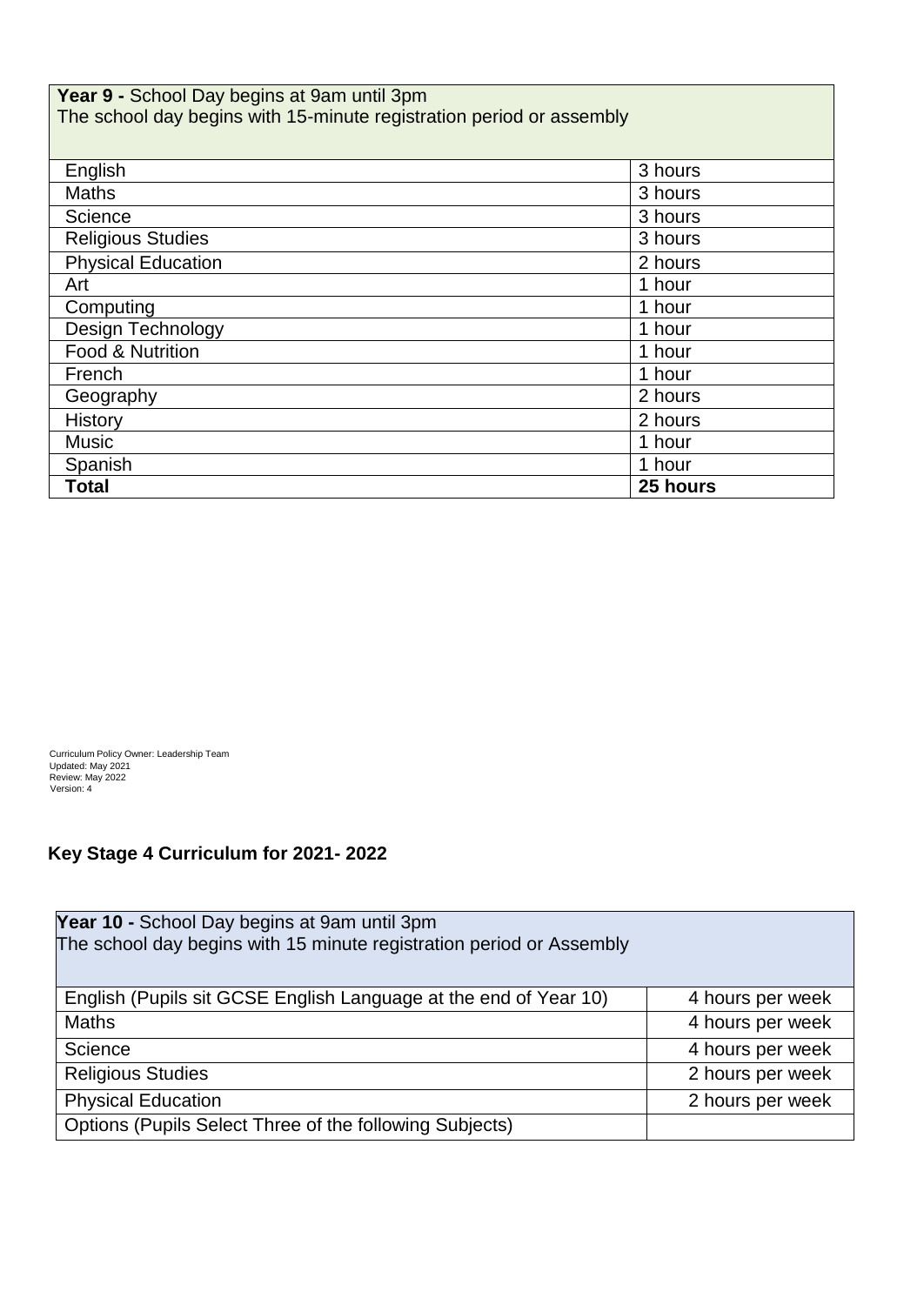| Art<br>$\bullet$<br><b>Business Studies</b><br>$\bullet$<br>Creative I Media<br>$\bullet$<br>Classics<br>$\bullet$<br>Design and Technology<br>$\bullet$<br>French<br>$\bullet$<br><b>Food &amp; Nutrition</b><br><b>Health and Social Care</b><br>Geography<br>٠<br>History<br>$\bullet$<br>PE (GCSE or Cambridge National)<br>$\bullet$<br>Spanish<br>Literacy and Numeracy Intervention<br>٠ | 3 hours per<br>subject per week<br>$= 9$ hours in<br>total |
|-------------------------------------------------------------------------------------------------------------------------------------------------------------------------------------------------------------------------------------------------------------------------------------------------------------------------------------------------------------------------------------------------|------------------------------------------------------------|
| Total                                                                                                                                                                                                                                                                                                                                                                                           | 25 hours per week                                          |
| Pupils can opt to study GCSE Italian, GCSE Biology, Chemistry and<br>Physics to achieve the EBacc<br>GCSE Drama is offered as an additional qualification                                                                                                                                                                                                                                       | 1 hour for 2 nights per<br>week $(3pm - 4pm)$              |

Curriculum Policy Owner: Leadership Team Updated: May 2021 Review: May 2022 Version: 4

| Year 11 - School Day begins at 9am until 4pm (3:15pm on Thursday)<br>The school day begins with 15 minute registration period or Assembly                                                                                                                                                                                      |                                                            |  |
|--------------------------------------------------------------------------------------------------------------------------------------------------------------------------------------------------------------------------------------------------------------------------------------------------------------------------------|------------------------------------------------------------|--|
| English                                                                                                                                                                                                                                                                                                                        | 4 hours per week                                           |  |
| <b>Maths</b>                                                                                                                                                                                                                                                                                                                   | 4 hours per week                                           |  |
| Science                                                                                                                                                                                                                                                                                                                        | 4 hours per week                                           |  |
| <b>Religious Studies</b>                                                                                                                                                                                                                                                                                                       | 3 hours per week                                           |  |
| <b>Physical Education</b>                                                                                                                                                                                                                                                                                                      | 2 hours per week                                           |  |
| Computing                                                                                                                                                                                                                                                                                                                      | 2 hours per week                                           |  |
| <b>Tutorial &amp; Careers</b>                                                                                                                                                                                                                                                                                                  | 1 hour per week                                            |  |
| Options (Pupils Select Three of the following Subjects)<br>Art<br>$\bullet$<br><b>Business Studies</b><br>Creative I Media<br>Design and Technology<br>French<br>Food & Nutrition<br><b>Health and Social Care</b><br>Geography<br>History<br>PE (GCSE or Cambridge National)<br>Spanish<br>Literacy and Numeracy Intervention | 3 hours per<br>subject per week<br>$= 9$ hours in<br>total |  |
| <b>Total</b>                                                                                                                                                                                                                                                                                                                   | 29 hours per week                                          |  |